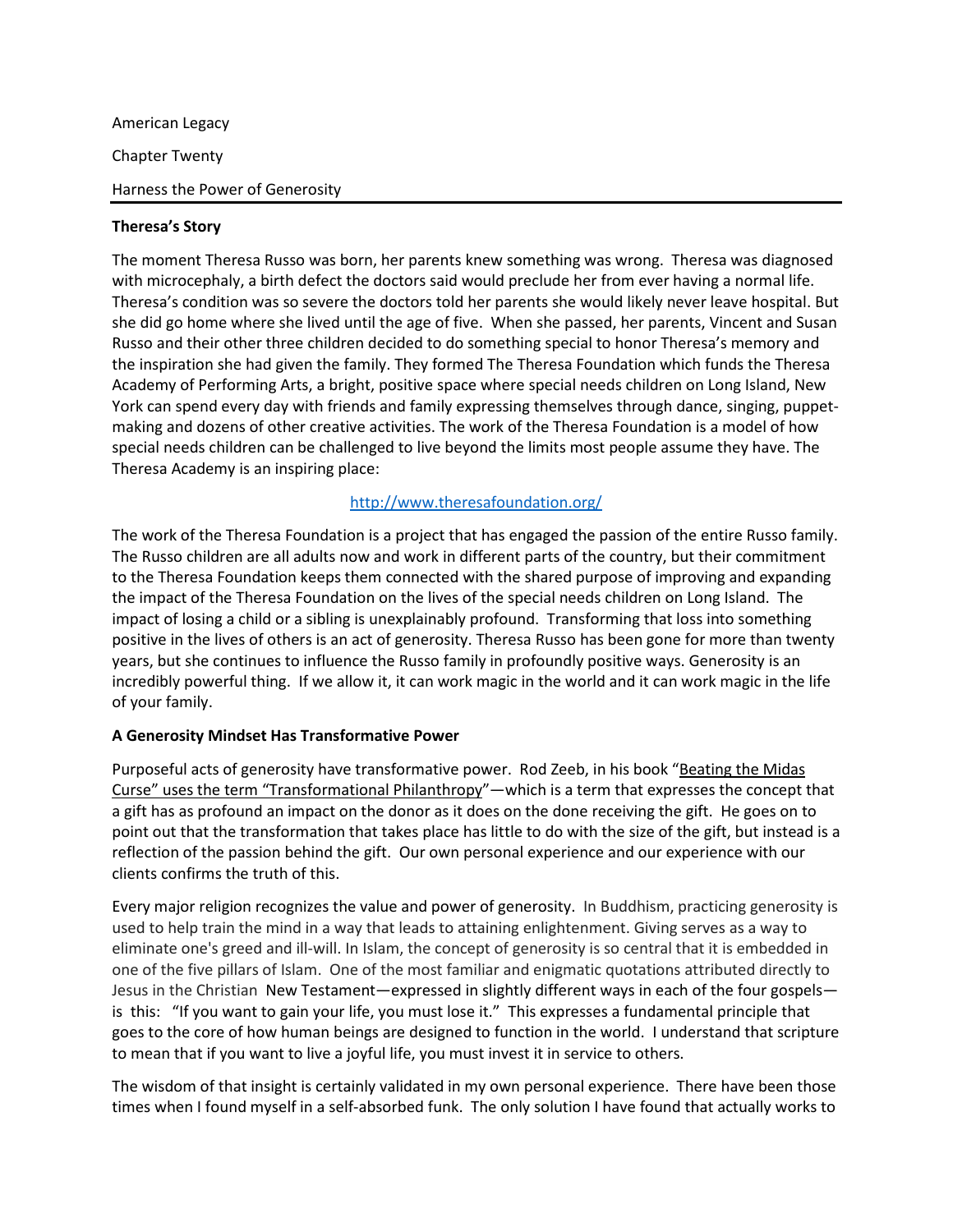break me out of that unpleasant mind-space is to find a way to invest myself emotionally in an outwardly focused act of generosity of some kind. I'm not unique. I have noticed that my happiest clients and my happiest friends are the people that are the most generous. Self-absorbed and miserly people are not a joy to be around, and we suspect they don't enjoy being alone with themselves either. Supporting that notion is a 2011 study at the University of Notre Dame which found that the practice of generosity was a key factor in marital happiness and a significant factor in reducing the likelihood of divorce.

The generosity impulse emerges early. An experiment on 20-month-old toddlers conducted in Vancouver, Canada found that the toddlers were clearly happier when they shared their treats than they were when they were able to keep all of the treats given to them. People achieve a greater level of fulfillment when they are working on something bigger than themselves, especially when that something is about more than just making money. Reconnecting with our own generosity impulse is positive and healthy for us, and teaching our younger generation family members to connect with their own generosity impulse can be transformative for them.

## **It's a Dog-Eat-Dog World…Or Is It?**

When I was a young lawyer, my client acquired a company on the East Coast. I was the company lawyer helping my client with this new business. He and I were flying back from the East Coast late one night when he decided to share a story about something seemingly very ordinary. He starts telling me how he walked into the dining hall of the business he had acquired, and knowing that the woman working the cash register was the wife of the pastor of a small church in the area, reached in his pocket spontaneously and signed over his travel reimbursement check to her with instructions to the woman to give the check to her husband's church. The check was for \$500. My client then told me that within a month of his having made that spontaneous gift, a customer of his business who had an unpaid account he thought was uncollectable walked in and paid off the account. The amount this customer owed was \$50,000. My client told me these two stories because he was certain they were connected. He believed that because he had spontaneously given the pastor's wife the \$500, he was rewarded by receiving the \$50,000 he was sure he would never collect. He explained to me that this is how the universe works. When you give generously without expecting anything in return, you are always rewarded. My client was convinced the amount of his gift--\$500 –and the surprise payment of \$50,000 were mathematically related to his generosity. "But Stan, you can't give expecting something in return," he said. "You have to give without expecting anything in return." I knew this client and his family well. He lived his life that way. He moved through life with the joyful, childlike trust that the universe was hard-wired for generosity.

In their book *The Go-Giver***,** the authors describe the conventional wisdom we all know and understand. That wisdom teaches us that to be successful, we have to recognize that it's a dog eat dog world, and that to win in the competitions of life, it is necessary to be hard-nosed negotiators and cut the sharpest deals. If we're tough, we can extract the maximum advantage and gain the most benefit for ourselves. If we don't get that advantage, our competitors will, and we will be left to starve. But these authors go on to say that while things do often appear to be that way on the surface, when we look deeper into how things really work, they are not like that at all. In fact, it turns out, the universe is a friendly place—a place that is designed from inception to reward authentic generosity.

I believe these guys have it right. In moments of stillness, we may become aware of a presence is larger than ourselves and inextricably connected to the deeper part of us. I believe that presence is divine and eternal. It is larger than I will ever be able to comprehend, but what I do know it that it is generous. If we learn to trust that presence and open ourselves to the abundance and generosity that is there and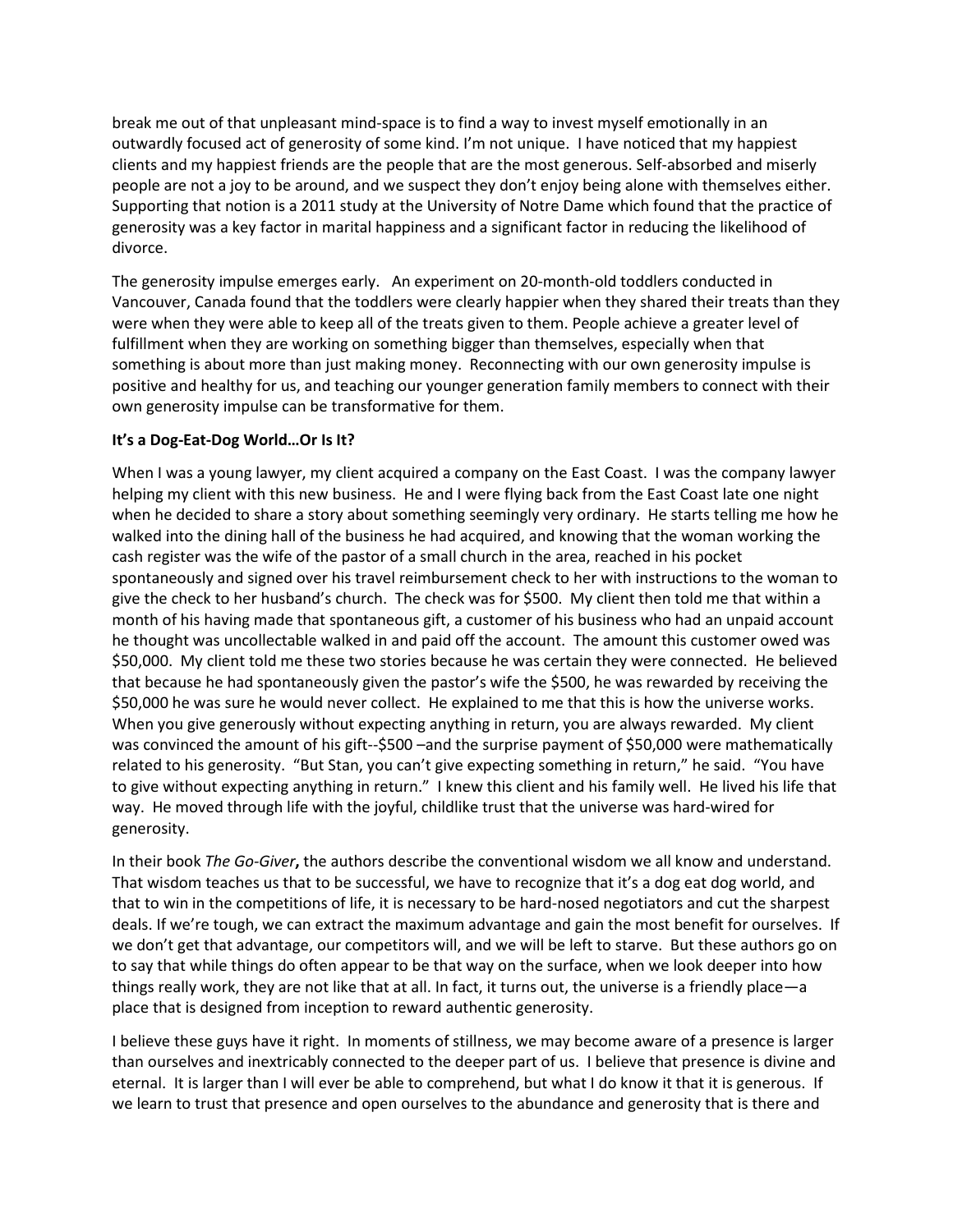available to us in every moment, every aspect of our lives will be infused with confidence and power that far exceeds what is possible for us when we compete alone and from a place of scarcity. I know this sounds very spiritual, and it is. But the experience of the most successful people I know and my own experience validates this underlying truth of the universe.

Because this understanding of how things work is so counter-intuitive to conventional wisdom, it is not always easy to trust our best instincts and allow this mindset to guide our attitude and our decisions. But with repeated experiences, we can move to a place where generosity and abundance become the attitudes that guide our lives. The strategies we outline in this chapter can be effective tools to open the door for younger generation family members to learn, with your help, that the universe is truly an abundant and generous place and that by allowing an attitude of authentic generosity to shape their personal and financial life will allow them to experience more joy and fulfillment and, perhaps surprisingly, greater financial success.

### **Generosity is the Antidote for Affluenza**

Most of our clients are regular middle class folks, but we do have some clients who have done rather well for themselves. Almost all of our wealthy clients have what we call "first generation" wealth. They started with very little and now, decades later, still do not think of themselves as wealthy. They do not live the kind of lifestyle typically associated with wealth. We know their story well enough to know that their wealth was created through risk-taking, grit and real work. Usually their children, the people we call the "second generation" are old enough to have memories of the struggle that went into the creation of the wealth, so they retain an appreciation for the commitment and sacrifice that the first generation made to build it. But by the time the "third generation" arrives on the scene, the family has usually been comfortable for decades and the first generation may even be gone.

Usually, the third generation and the generations beyond that have lost the connection with the source of the wealth. While they did nothing to help create the wealth, they're quite willing to spend it and to enjoy the status it brings. In our experience, in most families, the life experience of the third generation and the generations after them are so different from the first generation who created the wealth that relating to each other, if they are still around, is very difficult. It's not uncommon for the first and second generations to be aware of this shift in mindset, so they seek us out to find ways to reconnect these younger generations with the values that created their financial security. Often we hear these clients express horror at the thought that they worked their entire life to create wealth only to have it consumed by ungrateful heirs who don't work, don't contribute to their community and spend their inheritance on drugs, alcohol and frivolous living.

We think their point is very well taken, and it's a point we hear often. There has been an explosion of wealth in the United States since World War Two. For the first time in history, we have a significant percentage of the population who have wealth they did not earn themselves. Our language has already developed words to describe the people who receive this wealth. You probably know people who are described by others as "trust-babies" or "trustafarians." The term "affluenza" is commonly used in the estate planning community now.

The number of people with wealth they did not create themselves will accelerate dramatically as the baby-boomer generation retires and dies. The estimates vary, but even the most conservative estimates say that in the next thirty years, thirty trillion dollars in wealth will pass to a generation that didn't earn it. If we don't manage this transition well, the consequences will not bode well for the heirs that inherit this wealth, and it will not bode well for the future of the country. When wealth is wisely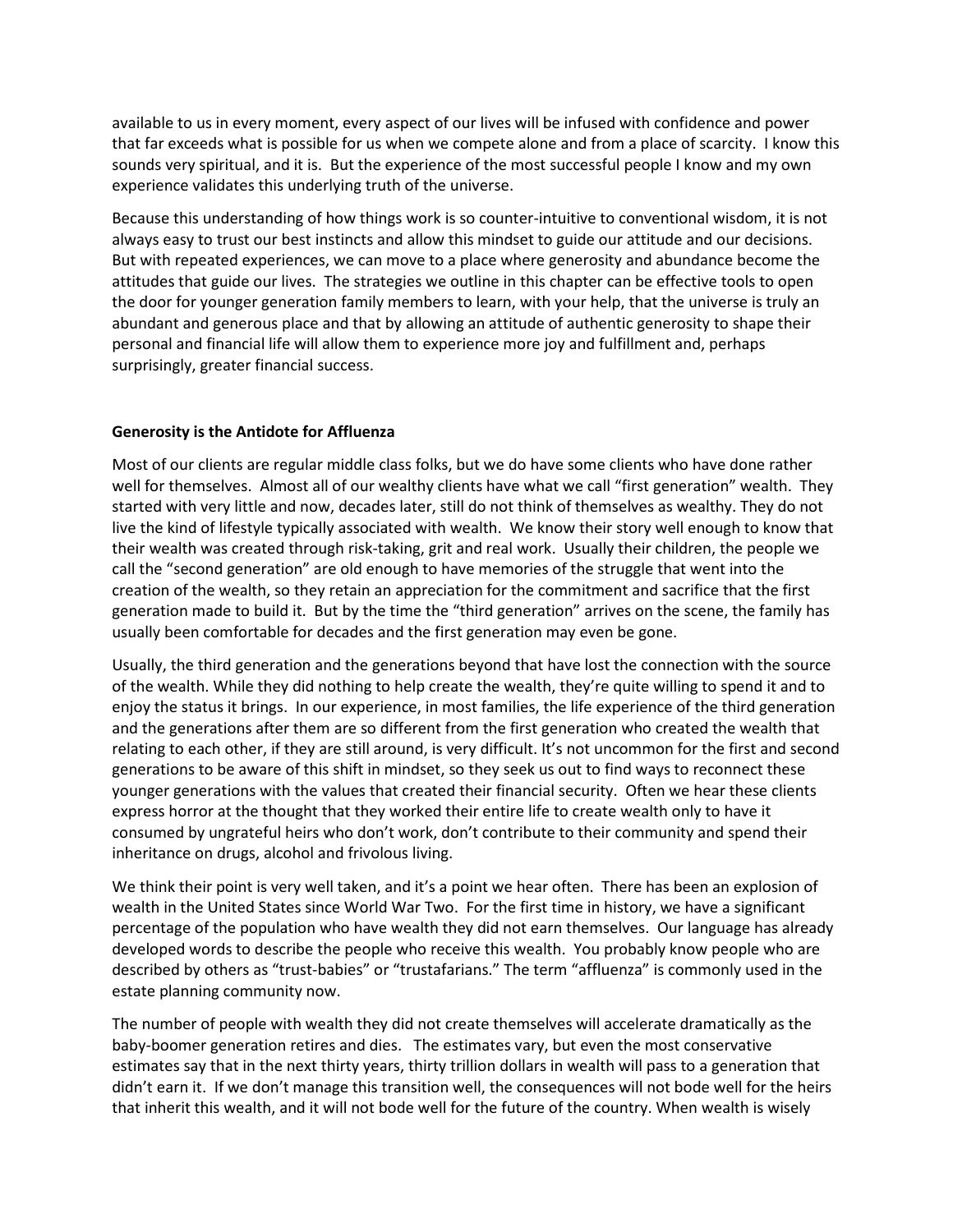managed and invested, it is a power tool for the financial security of future generations and a healthy, growing economy. When wealth is wasted, it undermines the very foundations of our democracy. We have an obligation to future generations to get this right.

A purposeful generosity plan is an essential part of a comprehensive strategy to produce a well-adjusted and responsible next generation. We believe affluenza can be avoided by helping younger generation family members develop a healthy relationship to wealth. An intentional generosity plan is a key part of that education. If you want well-grounded, happy children and grandchildren, then help them discover the power of personal generosity. Learning to internalize a generosity mindset is as important as learning math and science because we know that children who internalize the power of generosity and make it a part of their lives, live happier, healthier more productive lives.

#### **What do You Have to Give? It's More than Money**

You may have noticed that we have used the word "generosity" in this chapter rather than the word "philanthropy." We have generally avoided the word "philanthropy" because the word usually conjures up the idea that we should be reaching for our checkbook. Don't misunderstand me. I fully support philanthropy. Without philanthropy, critical charitable work couldn't be done. Hospitals, religious institutions and universities would have to close their doors. But the word "generosity" is a bigger word and opens the doors to more options than simply giving money.

In his book *Connected for Good,* author John Stanley challenges us to reimagine the way we think about the role of generosity in our lives so that we no longer give out of a sense of guilt or obligation but rather from our heart's desire for connection to others and a passion for creating change in the world. He makes a compelling argument that we humans are hard-wired for connection and that we are happier, healthier—and the world is a better place when we operate as part of a community.

When our generosity emerges out of our innate desire for connection and a passion to make a difference, it becomes possible for us to then assess all the resources we have to give that can empower connection. Those resources extend far beyond the money we have in the bank to include the skills we have, the connections we can make between people, the ability to listen intently, possessions we no longer need, a spare room in our home or a vacation home we only use occasionally. We are quite confident that everyone has something of value that could be useful to others. A thoughtful generosity plan recognizes the uniqueness of what we have to offer and creates the opportunity for each of us to give what we have to give.

My friend Rodger Johnson is a successful financial advisor in Tyler, Texas. He and his wife Crystal remain very close to their adult children, and a few years ago he made the decision to become more intentional about encouraging their children to develop a passion for making a difference in their community. In their regular Friday night dinners at the ranch, Rodger began making cash gifts to each of their four children and then prompting discussion about how they planned to use these gifts to make a difference. Rodger tells me that his children have become much more aware of the needs around them and more engaged in reaching out to meet those needs. He also tells me that the Friday night dinner conversations with his children are much deeper and more satisfying. This simple approach to generosity is not complicated and does not require a lawyer or a large financial investment. What it requires is intentionality and thoughtfulness.

Many of our firm's clients are retirees who moved south to escape the cold winters in the upper Midwest. It's always interesting for me to talk them when they first arrive. They tell me they are tired of working and look forward to spending the rest of their life playing golf and fishing. When I talk to them six months later, I ask how the golfing is going. Generally what I hear is "Oh, I still golf a couple